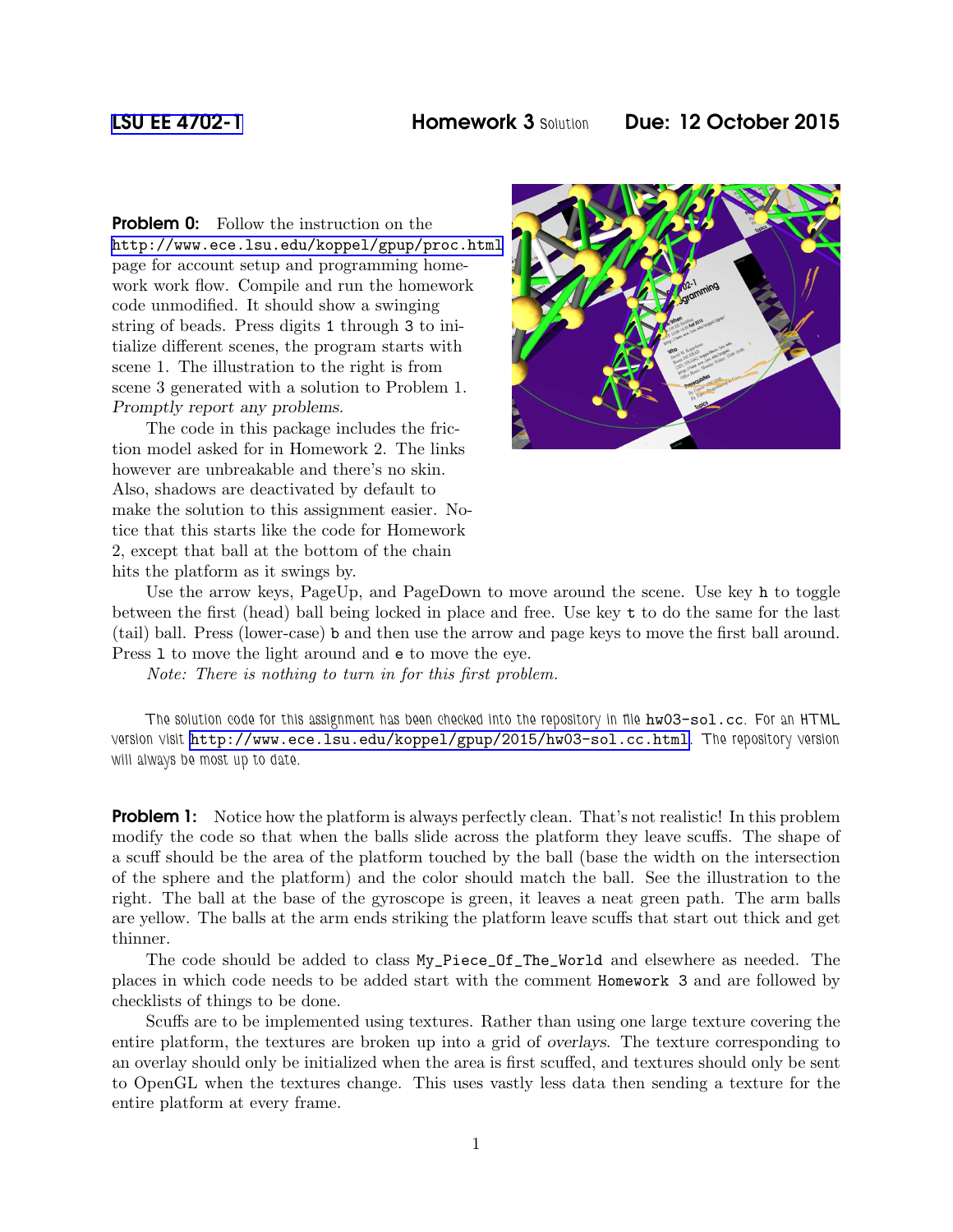(a) Code has already been added to time\_step\_cpu to retrieve an overlay, actually a Platform\_Overlay object, for a ball if it is colliding with the platform. Add code to this routine and elsewhere to write the appropriate texels with scuff marks. For sample code see sample\_tex\_make in the homework file. This routine creates a texture containing a big red ex. (The code in time\_step\_cpu only needs to modify the texels in po->data, it should not send the data to OpenGL!)

The key to solving this problem is understanding how to go from object space coordinates, which are of course used for ball positions, to a texel coordinate space, and how to use a texel coordinate to compute an index for the texel array.

The routine po\_get\_lcoor converts from object space to texel space:

```
// The two lines below are from My_Piece_Of_The_World::init()
  scale_x_obj_to_texel = wid_x_inv * twid_x;scale_z_obj_to_texel = wid_z_inv * twid_z;
pCoor My_Piece_Of_The_World::po_get_lcoor(Platform_Overlay *po, pCoor pos) {
 pCoor lc;
 lc.x = (pos.x - overlap\_xmin) * scale_x(obj_to_texel;lc.z = (pos.z - overlap_zmin) * scale_zobj_to_texel;lc.y = 0;lc.w = 0;return lc;
}
```
Variables overlay\_xmin and overlay\_zmin are the object space coordinates of a corner of the overlay, these were set in another routine when the overlay was retrieved. The x and z components of the returned coordinate give texel locations corresponding to pos. These will be used to access our texel array, in data, which is size twid\_x\*twid\_z elements. The index into that array is computed by

```
int My_Piece_Of_The_World::po_get_tidx(pCoor lpos) {
  // Return an index for the texel array corresponding to texel coord lpos.
  const int idx = int(lpos.x) + twid_x * int(lpos.z);return idx;}
```
The next step is to find the object coordinates of the area to be scuffed. If we just wanted to scuff a single texel we could call po\_get\_lcoor and po\_get\_tidx to get the index into the array and then set po->data[idx] = ball->color, where idx is the return value of po\_get\_tidx. But, we want the size of the scuff mark to be based on the force, and we also need to account for motion between time steps. The code below handles both. Notice that the  $t/u$  loop nest is essentially rasterizing the rectangle corresponding to the scuffed area.

```
pCoor ball_lcor = mp.po_get_lcoor(po,ball->position);
// Previous location of ball in texel coordinates.
pCoor prev_lcor = mp.po_get_lcoor(po,pos_prev);
float width = mp.scale_x_obj_to_texel *
 sqrt( ball->radius * ball->radius - pos_prev.y * pos_prev.y );
// Direction along scuff mark (based on sliding motion).
pNorm skid(prev_lcor,ball_lcor);
// Find direction along width of scuff mark.
pNorm nskid = cross( skid, pVect(0,1,0) );
```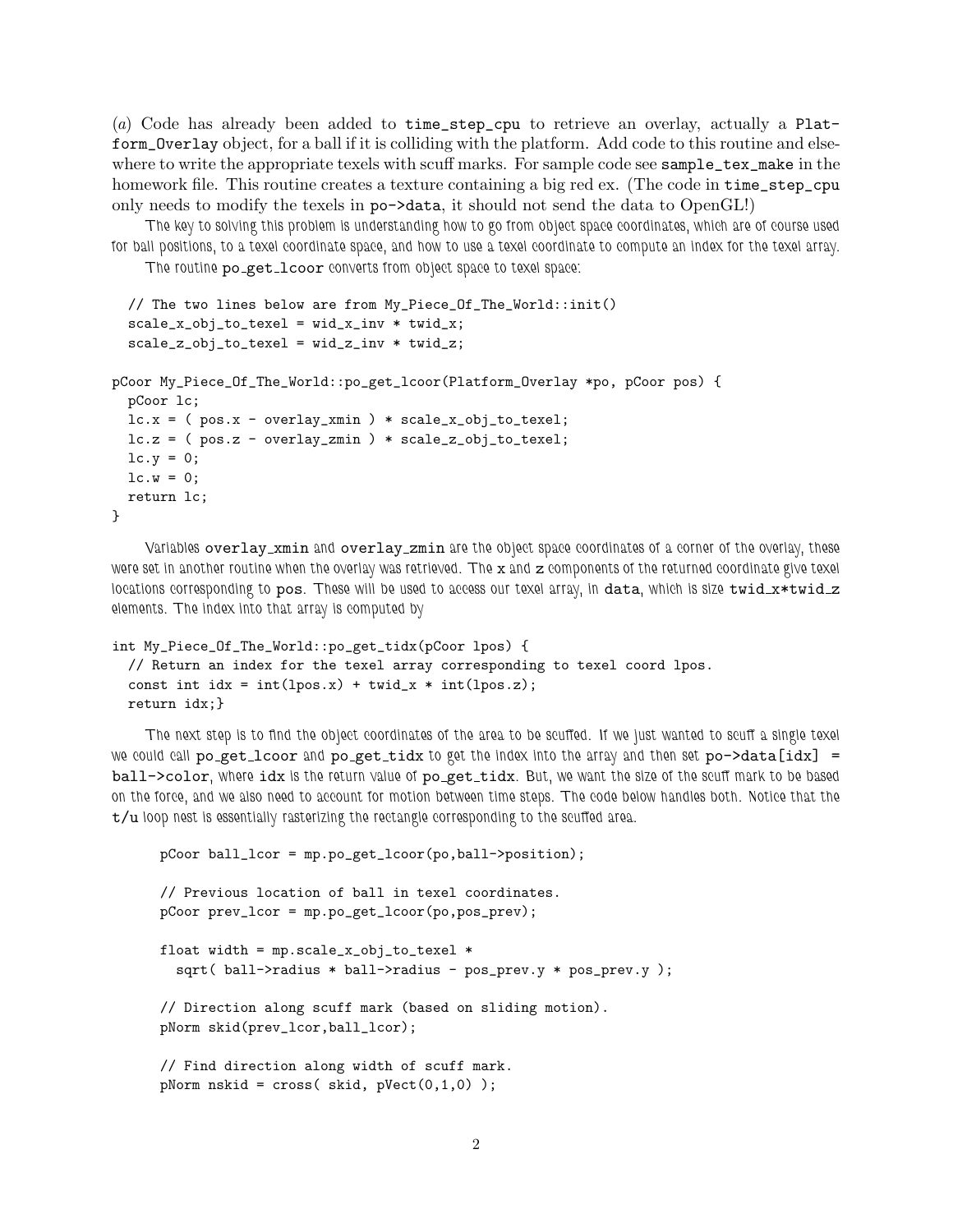```
// Iterate over texel locations scuffed by ball.
for ( float t = -width; t \leq skid.mainloop magnitude+width; t++ )
 for ( float u = -width; u < max(width, 1.0f); u++)
  {
    pCoor tex_pos = prev_lcor + t * skid + u * nskid;
    pColor* const texel = mp.po_get_texel(po,tex_pos);
    // If texel is not on overlay po then just skip it.
    if ( !texel ) continue;
    // Don't bother if already scuffed. If we wanted to be
    // fancy we could add this balls color onto what is already
    // there. But we don't want to be fancy.
    if ( texel->a ) continue;
    po->texture_modified = true;
    *texel = ball->color;
    textel->a = 0.8;
 }
```
The solution above does not touch an already scuffed region. It would not be too difficult to modify the code so that a second scuff combines colors with any existing scuff.

(b) Routine My\_Piece\_Of\_The\_World::render() is supposed to render the platform overlays. For each scuffed overlay it should emit primitive(s) with the corresponding texture attached. The texture application, alpha test, and blending modes need to be set so that only the scuff marks cover the underlying platform (and semi-transparently if possible). The routine has some code. Finish it, and make changes elsewhere as needed.

See gpup/demo-8-textures.cc for examples of how to do texturing, blending, and alpha testing. If you are not sure if your own texture is working you can use the texture created in sample\_tex\_make.

There are several things that need to be done. At the top of the render routine we need to set up texturing and blending. Then for each non-empty overlay we need to do the following: First, if the overlay is new we need to create the buffer object. Second, if our copy of the texture (the one in data) has been modified, we need to send it to OpenGL. Next, we need to render a primitive on which the texture will be applied.

To start, the lines below turn on texturing and select the modulate texture application mode. The application mode indicates how the texel color will be combined with the primitive color (actually, the color from the prior texture unit, but in this case there is no prior texture unit). The solution uses modulation, in which the color values are multiplied. My multiplying lighting effects are transferred to the texel values.

```
glEnable(GL_TEXTURE_2D);
glActiveTexture(GL_TEXTURE0);
glTexEnvi(GL_TEXTURE_ENV, GL_TEXTURE_ENV_MODE, GL_MODULATE);
```
The solution uses two methods of applying the textures to the frame buffer. The primary one is through blending, in which the stuff mark and the existing pixel values are combined. That's set up by turning on blending and setting blending to use the texel's alpha value, and to not blend the alpha values themselves.

```
glEnable(GL_BLEND);
```
glBlendFuncSeparate(GL\_SRC\_ALPHA,GL\_ONE\_MINUS\_SRC\_ALPHA, GL\_ZERO, GL\_ONE);

Inside of the overlay (i) loop, a new texture object is initialized if necessary. This should be done once per overlay.

```
for ( int i=0; i<num_overlays; i++ ) {
```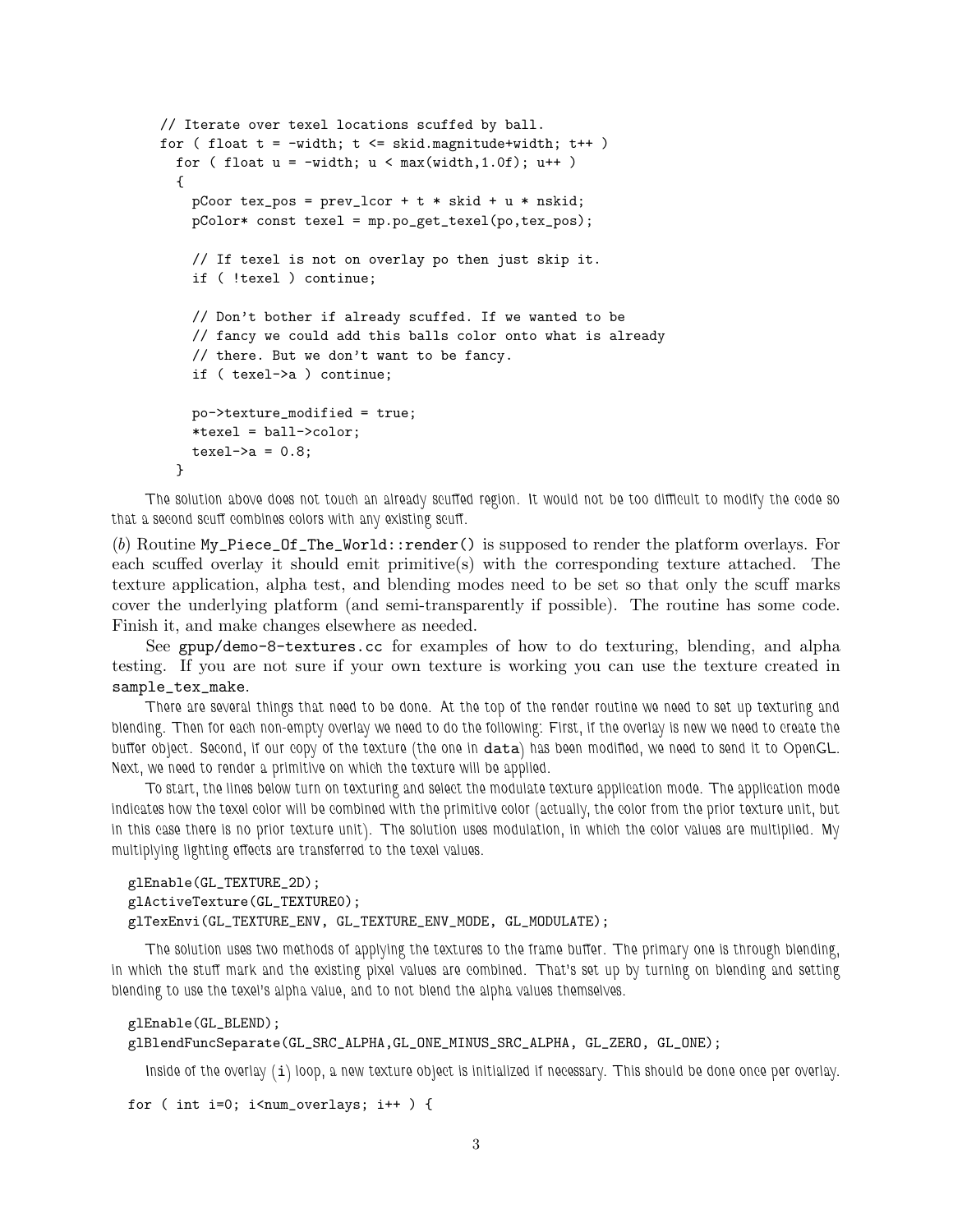```
Platform_Overlay* const po = &platform_overlays[i];
if ( !po->data ) continue;
if ( !po->texture_object_initialized ) {
   po->texture_object_initialized = true;
   glGenTextures(1,&po->txid);
   glBindTexture(GL_TEXTURE_2D,po->txid);
   glTexParameteri(GL_TEXTURE_2D, GL_GENERATE_MIPMAP, 1);
   glTexParameterf(GL_TEXTURE_2D,GL_TEXTURE_MIN_FILTER,
                    GL_LINEAR_MIPMAP_LINEAR);
   glTexParameterf(GL_TEXTURE_2D,GL_TEXTURE_MAG_FILTER,GL_LINEAR);
 }
```
Next, texture data for this overlay is sent to OpenGL if the texture changed.

```
glBindTexture(GL_TEXTURE_2D,po->txid);
if ( po->texture_modified ) {
   po->texture_modified = false;
   glTexImage2D
     (GL_TEXTURE_2D,
      0, \frac{1}{2} // Level of Detail (0 is base).
      GL_RGBA, // Internal format to be used for texture.
      twid_x, twid_z,
      0, // Border
      GL_RGBA, // GL_BGRA: Format of data read by this call.
      GL_FLOAT, // Size of component.
      (void*)po->data); }
```
Next a primitive to carry the texture is rendered. The primitive is a quad (quadrilateral), the coordinates were pre-computed when the texture overlay was created.

```
glBegin(GL_QUADS);
glNormal3f(0,-1,0);
glColor3fv(color_white);
glTexCoord2f(0,0);
glVertex3fv(po->vertices[0]);
glTexCoord2f(1,0);
glVertex3fv(po->vertices[1]);
glTexCoord2f(1,1);
glVertex3fv(po->vertices[2]);
glTexCoord2f(0,1);
glVertex3fv(po->vertices[3]);
glEnd();
```
Routine po\_get in the solution computes the coordinates of the overlay boundaries used above, those are put in array vertices. The routine also allocates and initializes the texel array.

The routine clean removes scuff marks. It does so by freeing our texel arrays (data) and OpenGL's texture objects, making the storage available for other use.

A common mistake was to implement clean with the single line platform\_overlay = new Platform\_Overlay [num\_overlay That would keep the CPU storage for the textures (in data) and the GPU storage (in the texture objects) in use, a situation that is called a memory leak. Since the textures can be large, the memory leak would be serious.

**Problem 2:** Answer each question below about performance aspects of texturing.